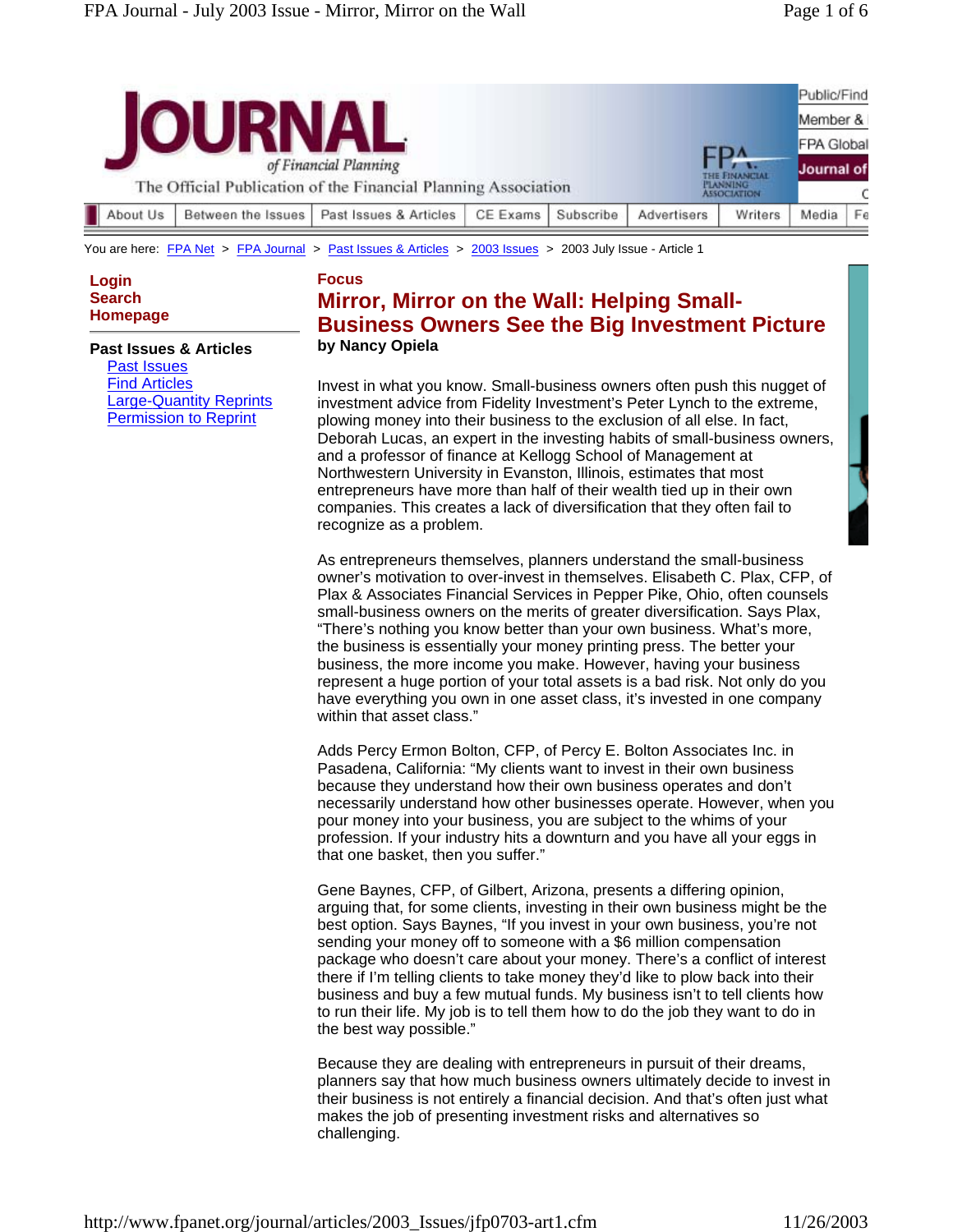## **Explaining the Risks**

Planners say the decision of how much to invest in one's company must be based on an evaluation of the investment risk, as well as liability and liquidity issues.

Richard Stumpf, CFP, of Financial Benefits Inc. in Wichita, Kansas, works with business owners ranging from doctors to manufacturers. He notes that most of these clients initially make the mistake of over-investing in their own business, although the "professional services folks make the mistake to a lesser degree because they don't have a capital-intensive practice."

The first issue Stumpf addresses with small-business owners with all their eggs in the company basket is the question of liability. He explains, "If something goes wrong, if your secretary goes out to drop off mail and ends up in a car wreck or if one of your products malfunctions and hurts someone, if you have everything invested in your company, a single liability issue can wipe you out."

Accordingly, Stumpf advocates that business owners incorporate and put their assets in different pots to protect themselves. He explains, "I have a construction company as a client and we are in the process of setting up a family limited partnership to start building some assets outside of the construction company itself. This works for them but wouldn't be appropriate for other companies that don't have as large a capital position. For all business owners, however, it's important to protect themselves by building net worth in different pots."

Bolton notes that his clients' desire to protect their assets is what motivates many of them to diversify and direct assets away from their business. "A driving force in getting my clients to move on the issue of diversification is that they are trying to protect what they have because it was so difficult to obtain. Talking about liability gets clients to do a lot of things they might not ordinarily do," he says.

Plax points out that a lack of liquidity is another risk faced by business owners who are heavily invested in their own business. "If everything you own is tied up in the business, where do you go for money when you need it?" she asks. "You can take more money out of the business as income, but business owners with savings and brokerage accounts have the option of liquidating some of those investments and paying capital gains, which is limited in terms of taxes. If your only option is to take more and more income out of your business, you could push your income tax rate up to 39 percent and that becomes expensive financing for your business."

On the subject of liquidity, Suzzette B. Rutherford CFP, of Clarfeld Financial Advisors Inc. in Naples, Florida, notes that the degree to which she's comfortable with small-business owners investing in their business depends on the stage of the business's life cycle. Says Rutherford, "There is a stage where business owners may need all the money they have available to get the business off the ground and running. Later, as the business matures and becomes profitable, it's important to save in accounts outside the business."

An alternative Rutherford suggests in the start-up or growth stage is loans. "Why risk everything when you can get help someplace else?" she asks. "Rather than putting all their money back into the business, it can make sense for business owners to take a loan and subsidize the investment over a 30-year term."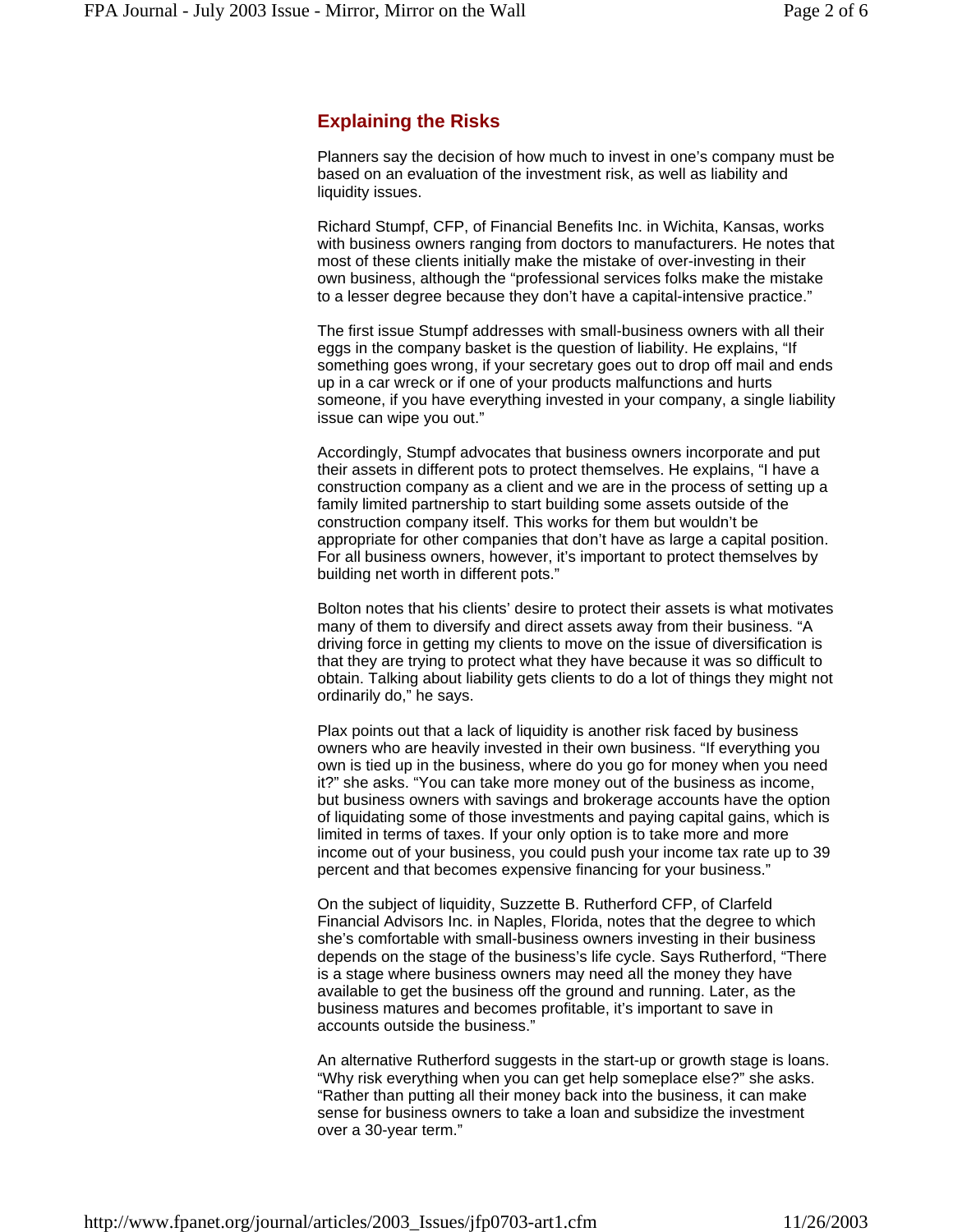Plax also notes the risk that a sudden illness or death of the owner could cause the value of the business to plummet. "In a lot of situations, if you remove the business founder from the business, it's not worth as much. In a manufacturing business, you may still have the value, but in a service business, the value decreases because people work with the person, not with the business," she explains.

When determining a business owner's risk tolerance, planners stress that although entrepreneurs take risks by definition, that doesn't necessarily mean that they should take risks with their investment portfolio. Business owners, they say, tend to fall into two camps. They either feel they are taking all the risk with their business and want to be conservative with their investments, or their tolerance for risk extends well beyond their business and they want to invest aggressively.

Stumpf, however, notes the following irony: "Many business owners have faith in what they are doing and think the potential return on their business will probably exceed what I am going to get them with a diversified portfolio. However, when I see their retirement funds all invested in bonds and suggest another asset class, such as small-cap growth, they'll say that's too risky."

#### **Diversifying the Portfolio**

Determining the appropriate investment mix for a business owner requires thinking about the business and the rest of the portfolio in a consolidated fashion. Bolton begins by analyzing the business to identify cycles. He explains, "If you are trying to pay yourself an ongoing salary and you have unpredictable income, you have a problem. In technology and other volatile industries, you have to measure cash flow and put money away for times when your business is down."

Another crucial step in the diversification process is to help clients control their emotions and look at their business as if they didn't own the company. It's the same "diversifying sources of income and net worth pitch" planners make to clients who invest all their 401(k) money in their company's stock.

There are, however, additional factors entrepreneurs should consider when allocating their assets. For example, Lucas says it's important to consider access to the capital markets. "Business owners can afford to take more risks with other investments if their business can easily get bank loans," she notes.

To the extent the business owner agrees to hold other investments, planners try to find offsetting risks, investments that will tend to move up when the business owner's company moves down. That means helping clients avoid the common mistake of investing in other companies in their industry.

Explains Gayle H. Buff, CFP, of Buff Capital Management in Newton, Massachusetts: "Some clients will say, 'This is what I do for a living, I know the industry well, so it makes sense for me to pick out a few companies I understand and invest in them.' I don't disagree with that thinking, but my counterintuitive approach is, 'This is the industry where you are earning your living, so my goal probably would be to diversify you away from that industry when it comes to investment dollars.' Ideally, we'd invest in another industry that historically does well when the client's industry suffers. I explain this to clients by suggesting they invest in companies that sell umbrellas and companies that sell sunscreen so that performance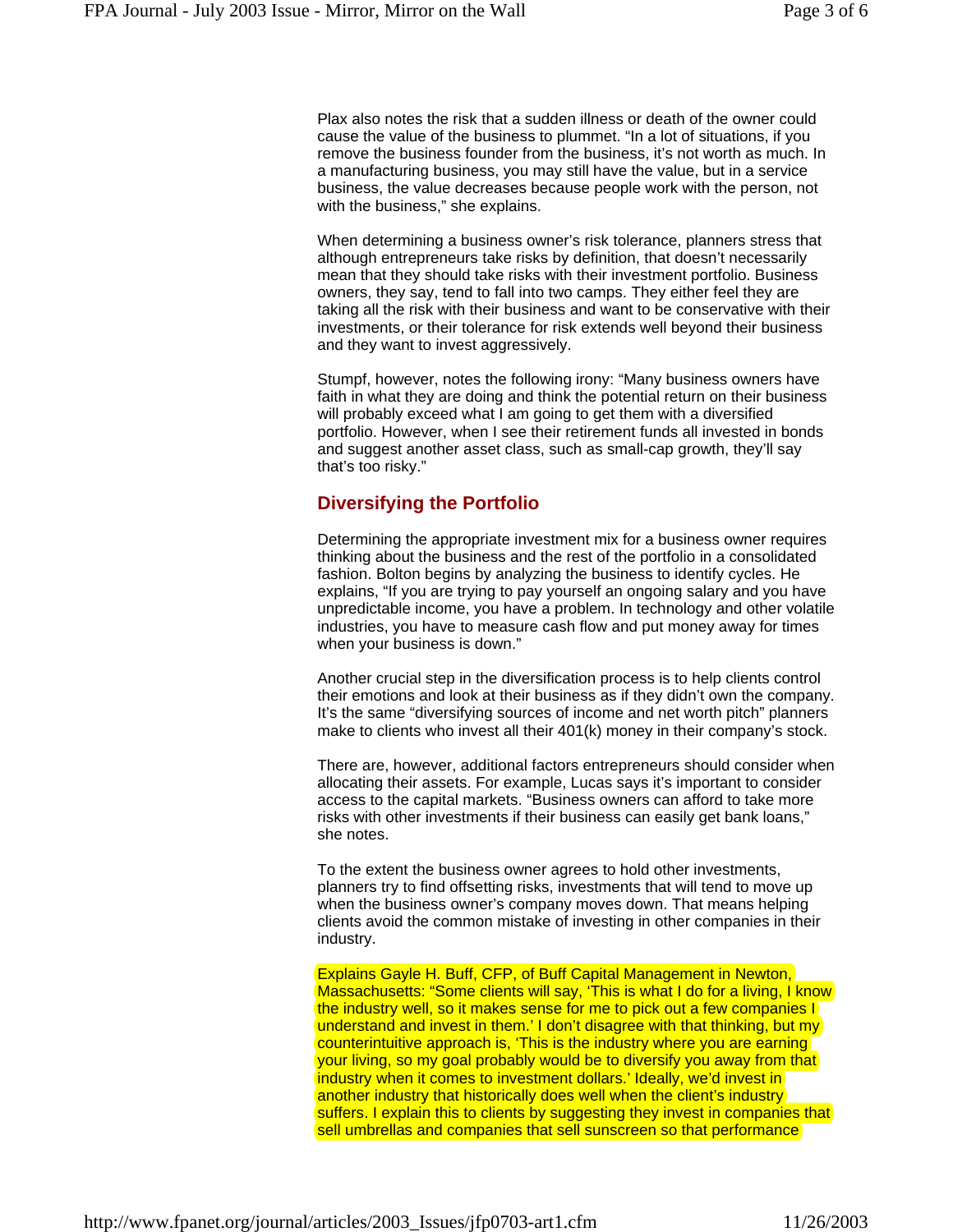doesn't correlate. It's interesting, but people don't tend to process information this way. Rather, they reason, 'I'm an engineer so I have an advantage when it comes to investing in engineering companies.""

Adds Plax, "The role of the good financial planner is to teach clients that if they invest in ten different software companies, they really have not diversified. Business owners may feel they are better off picking a few individual software stocks rather than mutual funds, but they need to understand if their company's in software, we need to move away from other software companies and think about all the different ways you can invest."

When it comes to these alternatives, Baynes suggests real estate, equipment leasing, and natural gas. He says, "There are so many things you can do with your money. The majority of the world's wealthy people did not make their money through the stock market, nor do they have their money in the stock market. So why is 'mutual funds' the first thing out of our mouths?"

Stumpf points out that many business owners like to invest in the building they work in. In fact, he bought the building he practices in, setting the office building up in a separate corporation. He explains, "If one of my employees is in a car accident or someone slips on the sidewalk, I have that liability wall built between my business and the building."

#### **Option of Choice, Retirement Plans**

Ian D. Quan-Soon, CFP, of IQ Financial Services Inc. in New York, New York, notes that retirement accounts are the most attractive option for dollars directed away from the business. He says, "I started working with a manufacturing company 15 years ago when they were a small, five-person operation. Now they've grown to 150 employees. They have expanded operations and bought new buildings, but as they plow money back into the business, they also save frantically outside the business. They wanted to retire early—so while they were building the business, retirement was always on the horizon."

Adds Bolton, "The clients with a stable business do save for retirement, but when a business is in the start-up phase, just putting away reserves for quarterly taxes is a battle. My clients look at that cash as something they would like to use. I see more retirement plans in the more old-line professions, accounting or engineering firms; but with provision of the new tax laws, it's getting easier to convince business owners to begin to save for retirement."

Notes Plax, "There are now ways to really superfund these retirement plans, and when you invest in a retirement plan, you have deductible dollars that are being moved away from the business. A retirement plan fits well because you are investing pre-tax dollars, the business gets the deduction for whatever it contributes and the employee gets a tax deduction on what he or she contributes to the plan."

The 2002 Small Employer Retirement Survey, sponsored by the Employee Benefit Research Institute (EBRI), the American Savings Education Council (ASEC) and Matthew Greenwald & Associates, found that most smallbusiness owners are not familiar with the provision of the Economic Growth and Tax Relief and Reconciliation Act (EGTRRA) that made employmentbased retirement plans more attractive. Sixty-eight percent of those with a retirement plan and 86 percent without a plan say they are not familiar with the law. More specifically, 87 percent of small employers without a plan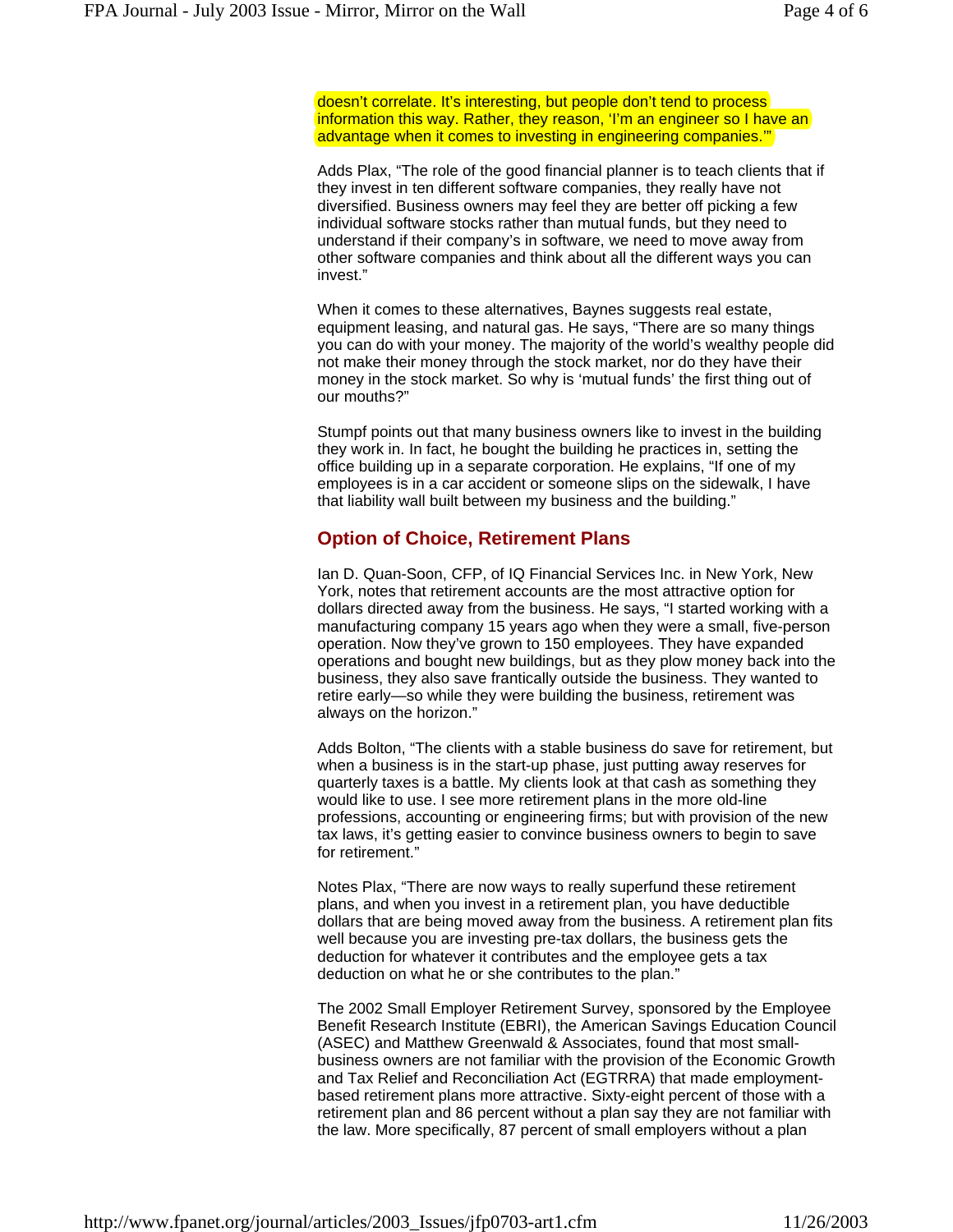were unaware that the new tax law allows them to take a tax credit of up to 50 percent for the start-up costs of establishing and administering a new retirement plan.

#### **Add Value by Improving the Business**

Especially in situations where a client's business is a significant percentage of his or her net worth, it makes sense for planners to work to find ways to protect and strengthen the company. In that regard, Stumpf notes that he is starting to find more small-business owners who are willing to pay for outside help. He explains, "One client recently signed one of the larger accounting firms in town to come in and do some management consulting. They'll look at his entire operation and evaluate how he might change. Maybe there's a need for a more formalized chain of command or new policies and procedures. If someone would have approached him with this idea two years ago, he would have said, 'We're doing just fine, thank you.' Now he thinks it's worth spending the money."

In fact, Stumpf is looking to bring in a consultant to suggest more efficient, cost-effective ways for him to do business. 'We all benefit from a trained, outside eye," he says.

Stumpf also advocates forming a board of directors to improve a company. He explains, "We always see a board of directors with the larger companies. Of course, many small-business owners don't want to be accountable to anyone, but I'm seeing a growing number of small-business owners saying, 'I'm tired of wearing all the hats. I can't be the manufacturing expert and the financial expert. I can't be everything all at once.' Having a group of other business owners on an advisory board can alleviate that stress. Maybe you meet once a quarter or every other month to talk over issues. Getting a group of professionals whom you respect with different expertise together in the same room is money well spent and advice, hopefully, well received."

The board of directors can also foster more comfort with delegating tasks, which can be helpful on both the business and investment fronts. Says Bolton, "Business owners like to control everything. That's the reason they went into business to begin with. My clients have a real sense of confidence that they know best. The thought of investing elsewhere means losing control of their assets and accepting that they can't direct their investments with their willpower and abilities. Many of these clients are very hands-on. It's when they grow older and wiser that they learn about the benefits of delegating."

# **Today's Unique Struggle**

Deborah Lucas at Northwestern notes that, in theory, the down market should make it easier for planners to convince clients to invest outside their business. Yet, although stocks are no longer overvalued, planners say the market decline is actually making diversification a tougher sell for those who are most inclined to re-invest business proceeds back into the business. For these entrepreneurs, the fourth year of negative returns has fueled their belief that they can out-earn the market.

For those clients who have diversified, Quan-Soon sees not panic, but a quiet acknowledgment that the days of double-digit stock market returns are behind them. "We've just been through a stock market crash equal to what we saw in 1929. Into year four, the market has declined further and [at this writing] we are in the middle of a war, but I don't see a panicked